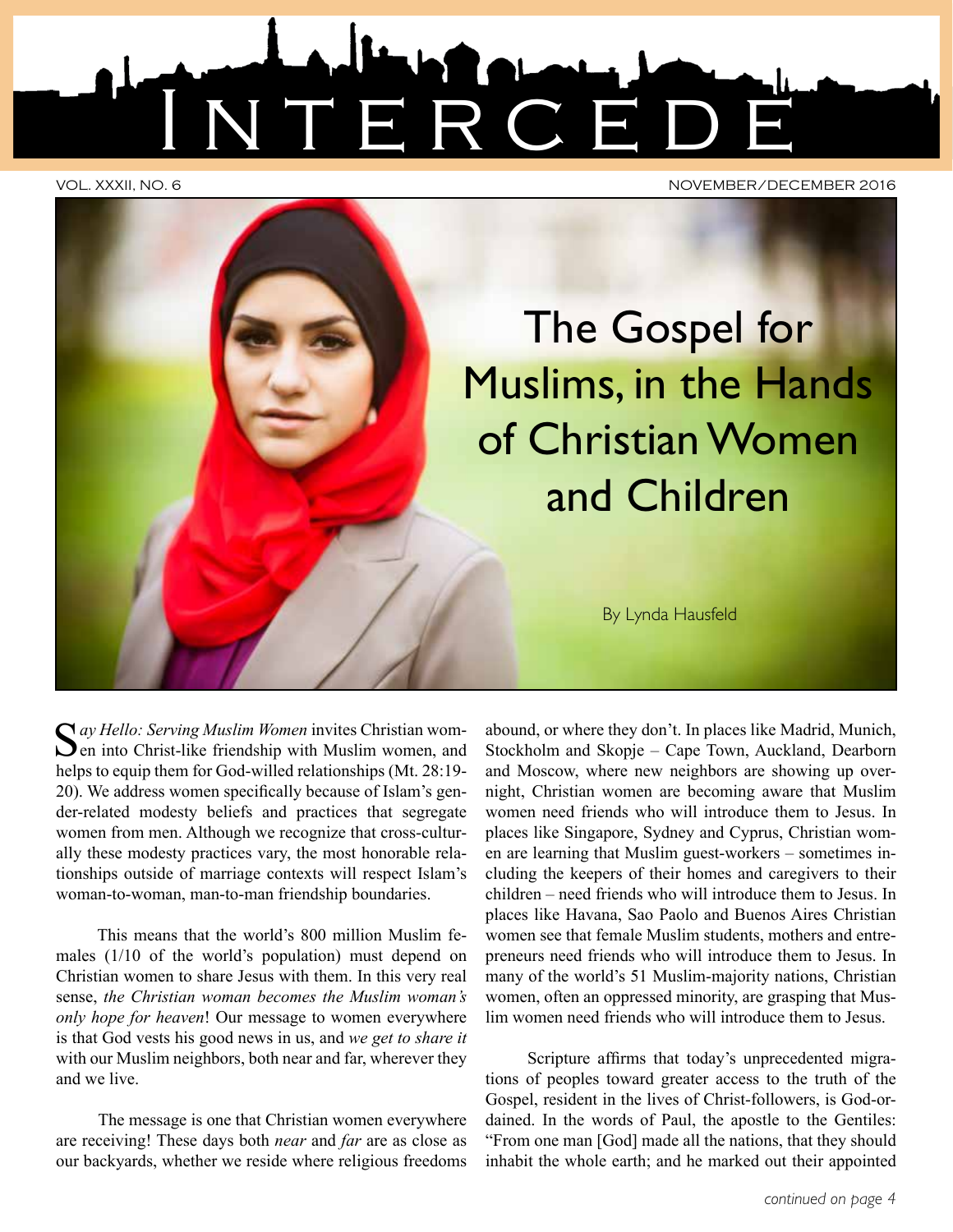## Cintil All Have Hea

*How then, can they call on the one they have not believed in? And how can they believe in the one of whom they have not heard? – Romans 10:14*

Mark Brink International Director Global Initiative: Reaching Muslim Peoples



ccounts of large numbers of Muslims coming to Christ in some of the most restrictive locations in the Muslim world are becoming more and more common. Amazing stories tell of the supernatural ways God is using to draw Muslims to the cross, including dreams, visions and other miraculous encounters with Christ. At the same time, these new believers are being tested for their faith, almost inevitably facing various kinds of persecution. Should these movements to Christ among Muslims surprise us? And what is all this teaching us about Christ and his kingdom?

As I was dwelling on these questions, I turned to Matthew 16:13-20 and noted the first confession in the gospels of Jesus as the Christ, as well as the first mention of the "keys of the kingdom". This passage focuses on the importance of the missionary confession – who Jesus is - and the building of his kingdom, even among the least-reached Muslim peoples of today.

"I also say to you that you are Peter, and upon this rock I will build My church; and the gates of Hades will not overpower it. I will give you the keys of the kingdom of heaven; and whatever you bind on earth shall have been bound in heaven, and whatever you loose on earth shall have been loosed in heaven." (Matt. 16:18-19)

Three key points can be drawn from this passage about the nature of what God is doing in these days among movements of Muslims to Christ. First, I see the sovereignty of God in what is taking place. Two times in this passage Jesus states "I will". Today Christ is sovereignly stirring hearts in Muslim harvest fields – and as a result his kingdom is being built. Yes, "the harvest is plentiful" while "the laborers are few" (Matt. 9:37), but we are reminded to go forth as "laborers together with God" (I Cor. 3:9). We must be obedient to go and proclaim the good news, recognizing that Christ is not willing that any should perish. We trust his sovereignty!

Second, I see the Christocentric nature of our message and task in Muslim harvest fields. In the preceding passage, Jesus asked the disciples "Who do people say that the Son of Man is?" Many answers were offered, but Jesus narrowed the question and asked "Who do you say that I am?" The centrality of Christ for the Christian worker and his task is crucial. The settled fact must be "You are the Christ."

We must preach Christ only in his uniqueness and sufficiency for the sinfulness of man. It is through the "foolishness" of preaching (the setting forth of the truth about Christ) that the sinner is converted. It is not clever words that reveal this truth to the Muslim, but "the Father who is in heaven." We must point people to Christ – and we do that by preaching a Christocentric message.

Finally, we see the provision and protection of the Savior in movements of Muslims to Christ. Yes, persecution among new followers of Christ in Muslim contexts is often severe, but the protection of Christ is also evident. Christ states in Matthew 16 that "the gates of Hades will not overpower" his church. Satan attacks, but Christ's church will not be overpowered. This is not only a promise, but a statement of fact. For the protection of his church Christ has provided a two-fold provision: the authority of his word and the promise of his presence.

These are days of great advances of Christ's kingdom in Muslim lands. The way forward requires renewed commitment to intercessory prayer. We would ask that you pray with us at Global Initiative as we pursue Christ's mission to build his church. Our clear mission and conviction is that "every Muslim must know the truth about Jesus Christ".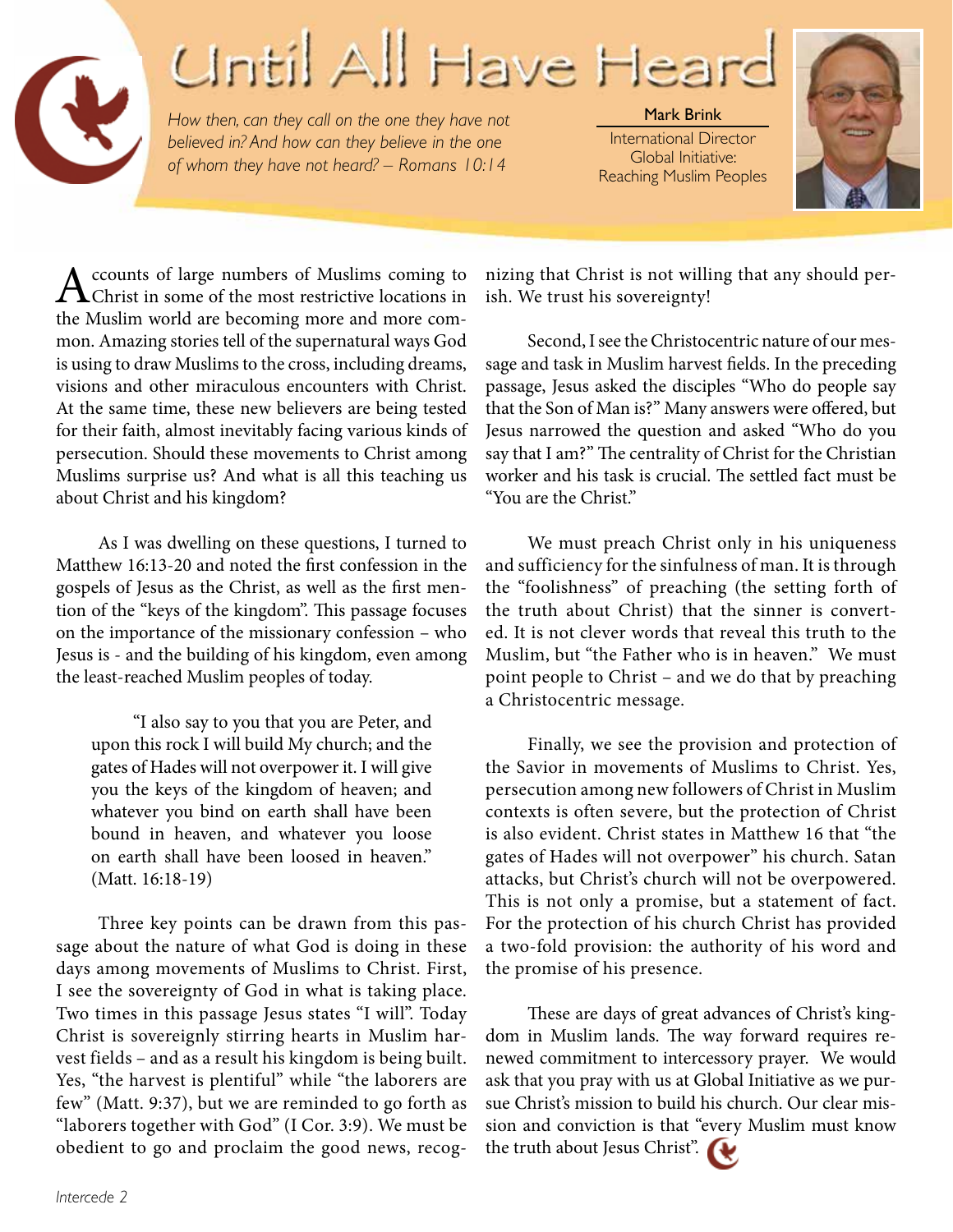

#### **Writer Killed for Facebook Blasphemy** *Jordan*

A Jordanian writer charged with offending Islam after sharing a satirical cartoon on his Facebook page has been killed. Nahid Hattar was hit by three bullets outside the court in the capital, Amman, where he was standing trial, the *BBC* reported. The cartoon shows Allah catering for the whims of a man joined by two black-eyed girls in bed. The man, who has a thick, unruly beard, asks Allah for more treats in "paradise".

It seems to draw on the concept of "houris", or black-eyed virgins, promised in the Islamic tradition among the rewards given by Allah to the "pious" (Suras 52:17-24, 55:54-74, 56:10-24).

Jordan, a country in the anti-Islamic State alliance, had filed the case against Hattar for offending Islam, through what media reports described as an anti-IS cartoon. The country's highest official religious fatwa authority criticised Hattar for what it said was an "insult to the Divine Entity, Islam and religious symbols".

Hattar, born into Jordan's small Christian minority but known for his left-wing secular views, had shared the cartoon on his Facebook page, prompting outrage in the predominantly Muslim country.

Hattar was outside the Palace of Justice courthouse on Sept. 25, having remained in custody for 15 days in August, when a "bearded imam" shot him dead. Family and supporters of the assassinated writer said police did not shoot the attacker, while an ambulance took too much time to arrive. – *World Watch Monitor*

#### **16-year-old Arrested Over Kaaba Blasphemy** *Pakistan*

A 16-year-old Christian boy has been accused of committing blasphemy by "liking" and sharing a post on Facebook which "defamed and disrespected" the Kaaba in Mecca, the building at the center of Islam's most sacred mosque.

Most of the Christians in the boy's village have since fled their homes for fear of an angry backlash against them. On Sept. 18, several police vans raided Nabeel Masih's house in Dina Nath village – 30 miles southwest of Lahore. There are at least 300 Christian homes in the village.

The complainant, Akhtar Ali, filed this accusation at the nearby Phoolnagar Police Station: "On 18 September, I was with my friends Bakht Khan and Saddam … We took our friend Waqar's mobile phone and started seeing pictures of his various friends on Facebook. But when we opened Nabeel Masih's profile, there was a picture posted in which the Kaaba is defamed and disrespected. Seeing that picture, our religious feelings were hurt."

In several instances in the past, Christian neighbourhoods in Pakistan have been targeted following blasphemy allegations, resulting in the looting, ransacking and burning of Christian homes. In 2009, more than 100 Christian homes were ransacked and set on fire in Gojra, near Faisalabad, while in March 2013 another 150 Christian homes were set on fire in Lahore's Joseph Colony. – *World Watch Monitor*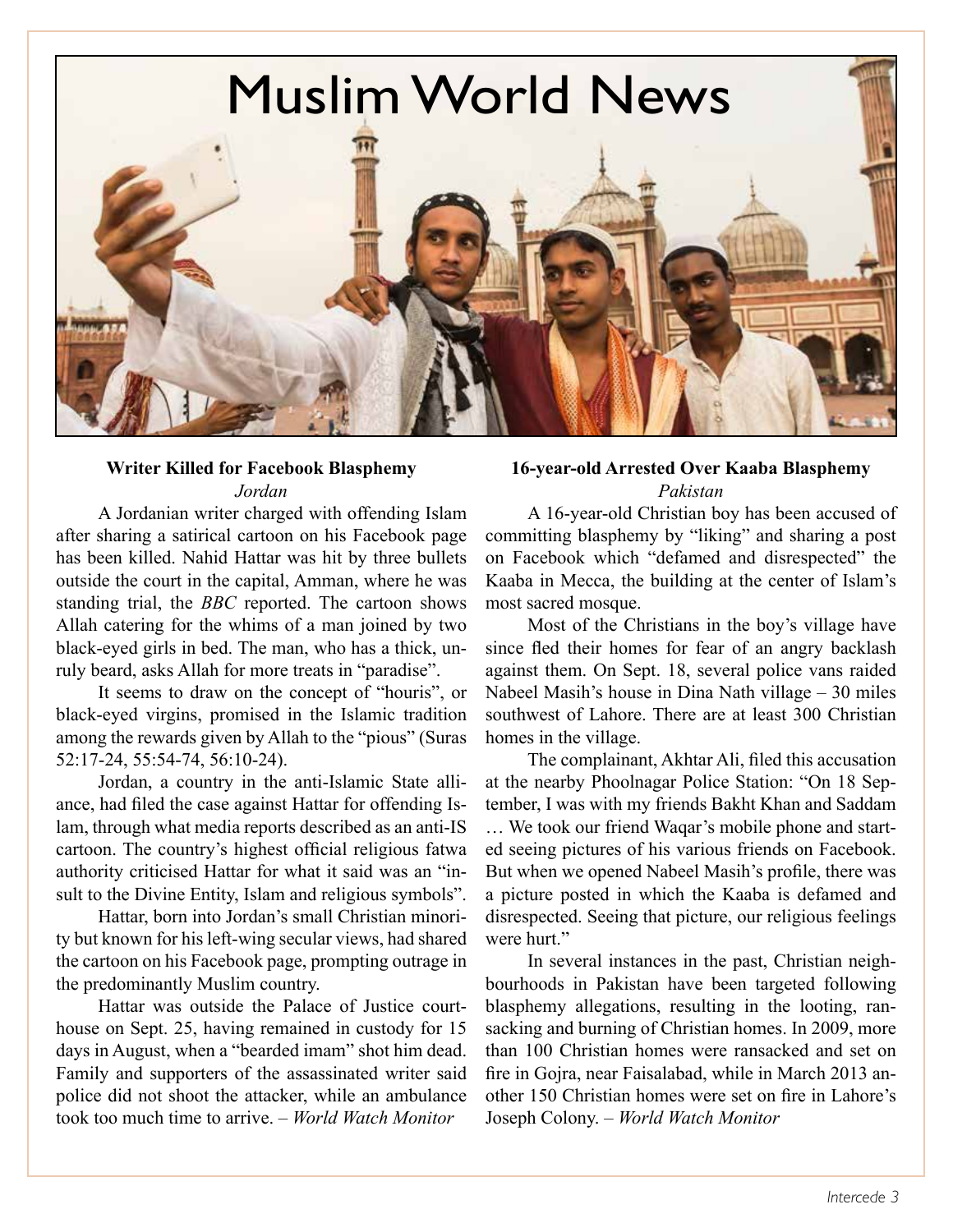### The Gospel for Muslims, in the Hands

*continued fr* 

times in history and the boundaries of their lands…so that they would seek him and perhaps reach out for him and find him" (Acts 17:26-27).

We know that where Muslim women spend eternity hinges upon the loving outreach of Christian women, and in our minds we welcome the new neighbors God gives us. We want to help them find the truth about Jesus. But so often we don't know how.

Akan is a Nigerian Christ-follower who lived childhood and many of her adult years among Muslims in her country. She attended a women's conference where I had just finished sharing *Say Hello's* message – and had invited many women to consider initiating friendships with Muslim women. In the session I assured listeners that the Muslim woman "is more like you than you think," and I told them stories about Christian women whose obedience to step out had initiated friendships with Muslim women who had privately longed for such a thing, but never thought it could happen. "Every conversation starts with *hello*," I reminded them, and I challenged them to try saying hello to the next Muslim woman they saw.

I had not met Akan at this point, so when I noticed from across a hotel lobby that she was headed in my direction, I didn't know what to expect. The drawn, perplexingly intense look on her face made me wonder if something I had said that day had offended her.

And it had. Akan looked straight into my eyes, and declared: "I am from Nigeria. I have lived all my life around Muslims in my city." She paused, as if the words in her mouth were hurting her. Her wide eyes moistened, but they never blinked. It was as if she were looking beyond me into a past that was suddenly full of regret. Her chin quivered and through pursed lips she confessed her lament: "Never once before today did I ever think I could say hello to even one of them." After another pause, Akan pled: "Please teach me how to do this."

Akan's plea is one we have responded to ever since we launched as a component of *Global Initiative: Reaching Muslim Peoples*. We outreach globally to help leaders, university students and seminarians, lay workers, moms and their kids know how to build upon the significance of their friendships with Muslim women.

Currently we are creating an interactive guide for Christ-like friendships with Muslim women, and a companion discovery kit that will help Christian children develop redemptive friendships with their Muslim neighbors. The products, as stand alone or combined, will be versatile in or-



der to accommodate individual and/or group study, and will resource Christian women and kids for ongoing questions they might have as they interact with Muslim friends. We are working to make this an exceptional blessing not only to the church and to Christian women and children who share friendship with Muslims, but to the Muslims these relationships impact, as well. This tool will guide friendships beyond our initial 'hellos' – and suggest ways for individuals and small groups to network with other communities, to inform and grow a movement of women and children who make it their passion to love their Muslim neighbors into a relationship with Jesus.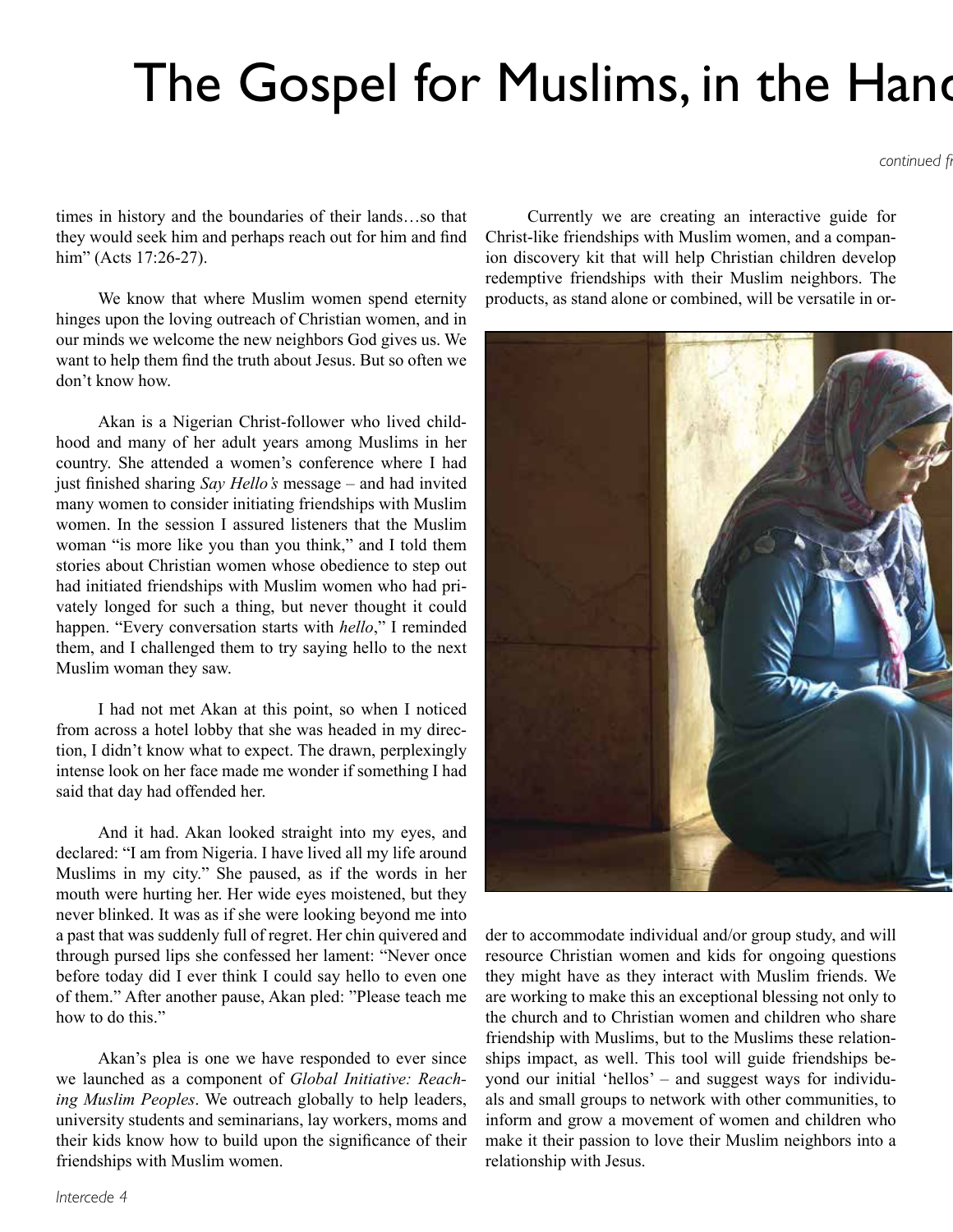## Is of Christian Women and Children

*continued from page 1*

The justification for this friendship guide reaches beyond its mission to help Christian women know how to reach their Muslim neighbors. Christian women aren't the designated friends for Muslim women just because Muslim modesty code prevents the mingling of unmarried, unrelated



men and women. The fact is that their friendships with Muslim women make them vessels of hope for all Muslims, and according to biblical premise, the world beyond.

Very importantly, this friendship guide will help Christian women understand how it can be that when they invest in a Muslim woman's life, they get to invest in her family and how their friendships can grow to involve husbands, and others. What a joy it is to see whole families come to faith, because of friendship that begins between a Christian and a Muslim woman. It happens, and will happen more as Christian women courageously engage their Muslim neighbors.

There are other factors that motivate the creation of this outreach tool. They are external, and very sobering.

We should remind ourselves that Islam tragically fails when it comes to accepting and proclaiming the truth about Jesus – that he is the Savior of the world in whose name there is forgiveness of sins. It is also important to know that Islam is the only religion which issues a mandate (*dawa*) that somewhat resembles the Jesus-followers' commission to "go into all the world and preach the gospel." The best defense against the spiritual advance of Islam occurs when Christians who are passionate about Jesus share the Gospel with Muslims.

*Dawa* is an Arabic word that might be compared to the English word "evangelism." It means "to summon, or invite" – and every good Muslim, man and woman, should be prepared to invite unbelievers into *Islam*, or "submission to Allah". In Akan's home continent of Africa, people groups often became Christians or Muslims based on whether Christian missionaries or Muslims reached them first. We need to take advantage of the opportunity to share the Gospel with Muslims everywhere we and they are neighbors.

In this era of globalization, Islam has intensified its *dawa* strategies. We don't have to look far to recognize Islam's often covert infiltration into politics, media, the marketplace, and school systems. Women and children are certainly targets of Islam's deliberately syncretistic messages meant to put a kinder, gentler face on Islam in the West. Even in all its *dawa* efforts, Islam will always fall short of the truth because it does not recognize the real Lord Jesus Christ, who himself is the Way, the Truth, and the Life. It is our privilege to introduce Muslim women to this wonderful Jesus.

A brief spotlight on three very mainstream products will illustrate Islam's *dawa* tactics. The first is Houghton Mifflin's undated release of *It's Ramadan, Curious George*, in which the friendly monkey learns about Ramadan (the Muslim fasting month) as if it were just another holiday adventure. He helps his human friend keep his fast, and participates with the children in the mosque community food drive.

In the name of diversity, *Marvel Comics'* newest superhero is Ms. Marvel, featuring Kamala Khan, a teen from Pakistan whose special gifts put her in the crosshairs of con*continued on page 6*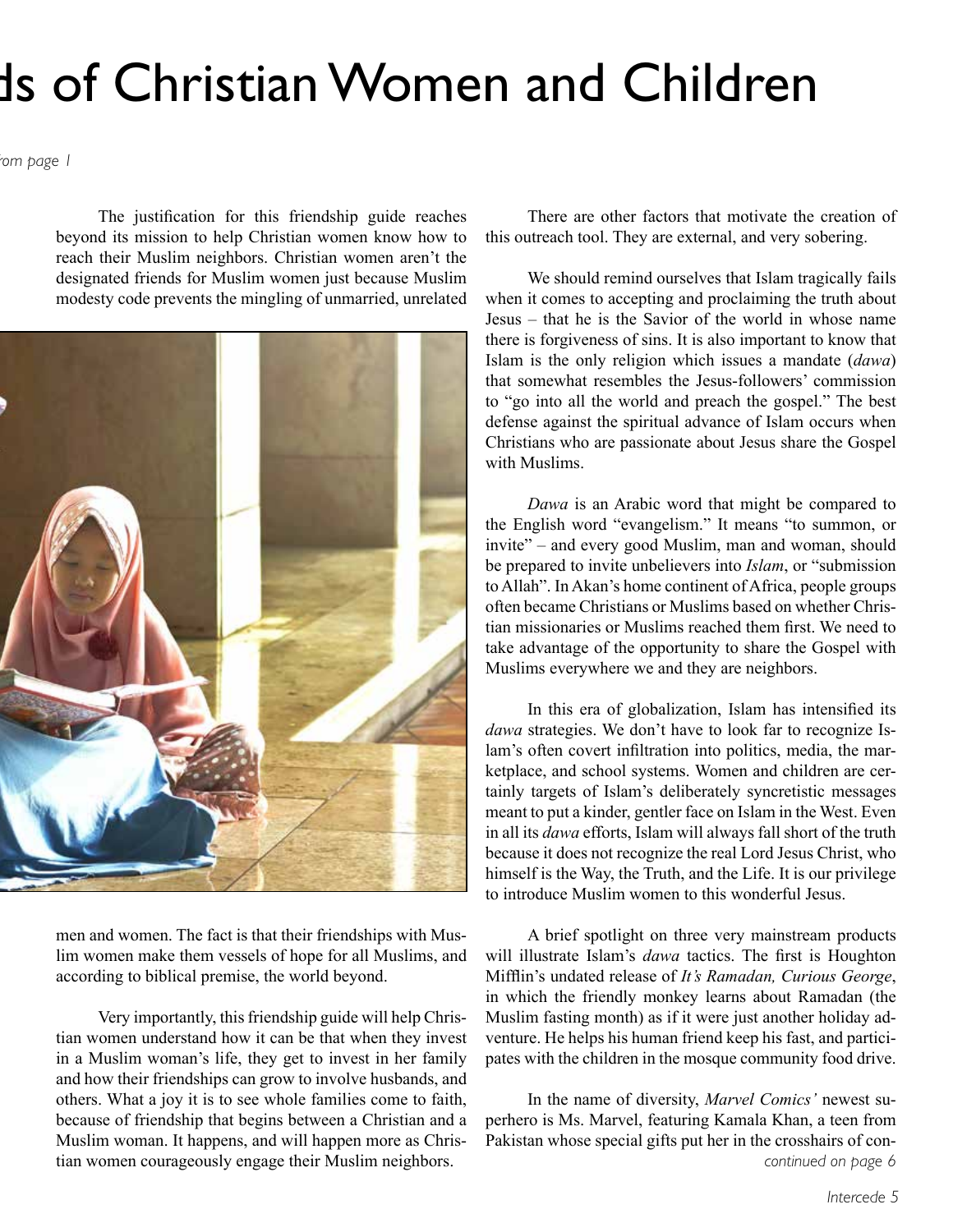### The Gospel for Muslims, in the Hands of Christian Women and Children

*continued from page 5*



servative faith practice. Her *burkini* (modified swimwear covering) becomes her superhero costume, and her *imam*  (religious teacher) an interesting commentator. Interestingly, it's not likely that Ms. Marvel would be allowed on the shelves of bookstores in many Muslim countries.

The author of the Ms. Marvel character is Willow Wilson, a convert to Islam who has garnered substantial praise in Western Muslim media as a successful, imitable *Muslimah* (Muslim woman). Yet *Azizah*, the very lovely magazine in which she and other model *Muslimahs* are featured, is little more than an Islamic version of Western women's magazines. In reality, it is only the Lord Jesus Christ who can provide Muslim women with the love, forgiveness and esteem that so many of them long for. At *Say Hello*, we seek to equip Christian women to be the connecting points for their Muslim women friends to Jesus. This is the reason we are so excited about our new training materials.

Islam's expansionist strategies give good reason for one of the most critical components of *Say Hello's* outreach tools: prioritizing strong reliance on the Holy Spirit for our

relationships with Muslim women. It's the fruit of the Spirit in us that draws Muslim women to Jesus, evident in the lives we live before them. And the gifts of the Spirit (1 Cor. 12:8-10), including the ability to discern truth from deceit, equip us for the battle that is not against the flesh and blood of Muslims whom God calls us to love, but against principalities and powers of Satan's dark agenda for humanity at large: eternal lostness. And it is "not by might nor by power, but by (his) Spirit," (Zech. 4:6) that any such battle is won.

Finally, we equip Christian women and children for Christ-like friendships with Muslims because we know that the journey we undertake with a Muslim friend is a mutual one. We draw closer to Jesus together. Every step of the journey, although not always easy, can be a lovely step forward in faith.

We plan to launch our full resource by the fall of 2017. In the meantime, you may freely access a helpful one-week challenge *Say Hello* guide at www.sayhelloinfo.com/resources. And for an introduction to our children's discovery tool, see https://vimeo.com/110524134.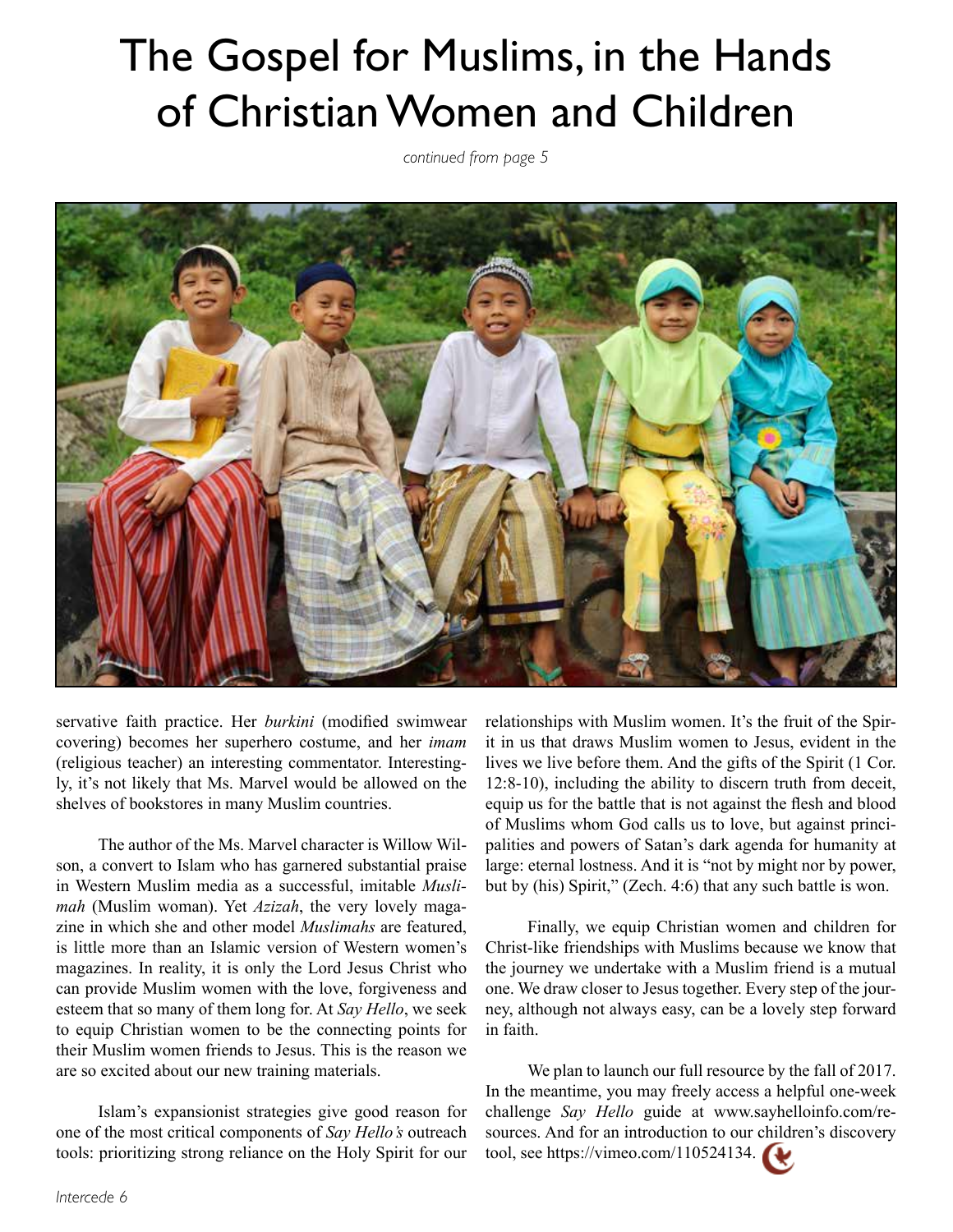# **JUMAA PRAYER FELLOWSHIP**

*Jumaa Prayer in now on Facebook. Please join today: Facebook.com/JumaaPrayer*

#### **Friday, Nov. 4, 2016. Please pray for**

*…a new film entitled 'Jesus, Son of God?',* designed for Muslim audiences, and now dubbed into various languages of the Muslim world.

*…the persecuted Yazidis of Iraq.* Yazidi religious practices include elements of Sufi Islam and Zoroastrianism.

*…Christian compassion ministries* to recently arrived Muslim refugees in Greece.

#### **Friday, Nov. 11, 2016. Please pray for**

*…discipleship efforts among the 235 Christian converts* from Islam who have been baptized in Finland since the influx of refugees last fall.

*…Shireen (pseudonym),* a Muslim background believer in Christ who has been in an Iranian prison for 3 years. *…the 90,000 Marsh Arabs* of southern Iraq; 100% Muslim.

#### **Friday, Nov. 18, 2016. Please pray for**

*…ministries to the 1.5 million Muslim immigrants in Italy;* 70% are North African.

*…outreach ministries to Muslims in Kenya.* Kenya's population of 45 million includes 3.5 million Muslims.

*…Christian believers in Diyarbakir, Turkey,* as they respond compassionately to Muslims fleeing from the Kobanne area of Syria.

#### **Friday, Nov. 25, 2016. Please pray for**

*…the expatriate Christian community in Kuwait,* a country of 3 million, where proselytizing Muslims is forbidden. *…600,000 Muslim Turks* in the eastern European country of Bulgaria.

*…Filipino Christians* who work in the predominantly Muslim countries of the Arabian Gulf.

*I urge, then, first of all that requests, prayers, intercession and thanksgiving be made for everyone. – 1 Timothy 2:1, NIV*